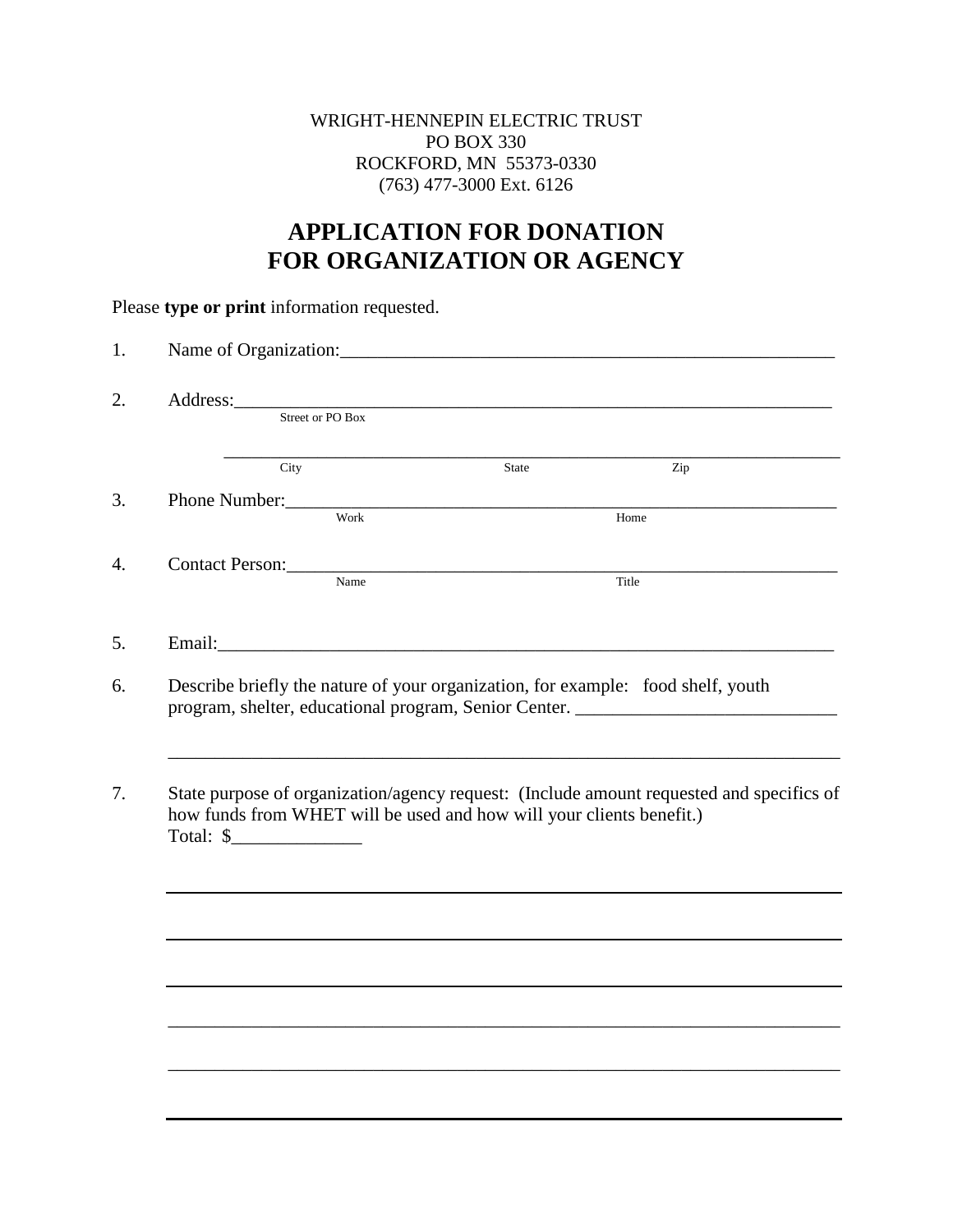- 8. Is organization requesting funding exempt from payment of income tax: Yes No If yes, a copy of letter (Form 501(c)3) from Internal Revenue Service must be attached.
- 9. A copy of financial statement(s) for most previous year should be provided.
- 10. Federal Identification Number:
- 11. If your organization currently files a Form 990, please give the amounts for the following information directly from the 990 regarding expenses.

Program Service\_\_\_\_\_\_\_\_\_\_\_\_\_\_\_\_\_\_ Management and General\_\_\_\_\_\_\_\_\_\_\_\_\_\_\_\_\_\_\_\_\_\_\_\_

Fundraising\_\_\_\_\_\_\_\_\_\_\_\_\_\_\_\_ Total expenses\_\_\_\_\_\_\_\_\_\_\_\_\_\_\_\_\_\_\_\_\_

If your organization does not file Form 990 please list the administrative expense in a dollar amount and percentage as well as what percentage and dollar amount is for direct service of your clients.

\_\_\_\_\_\_\_\_\_\_\_\_\_\_\_\_\_\_\_\_\_\_\_\_\_\_\_\_\_\_\_\_\_\_\_\_\_\_\_\_\_\_\_\_\_\_\_\_\_\_\_\_\_\_\_\_\_\_\_\_\_\_\_\_\_\_\_\_\_\_\_\_

- 12. Can you or your parent organization or governmental unit levy taxes:
- 13. Does your organization sell pull tabs or have a license to engage in charitable gambling? If so, how much do you earn? $\frac{1}{2}$
- 14. List all other sources of funding for use of request as described in the above:

15. How many people are *within\_\_\_\_\_\_\_\_\_\_\_\_ and outside\_\_\_\_\_\_\_\_\_\_\_* of the Wright-Hennepin service territory will benefit from this project. Please be as specific as possible.